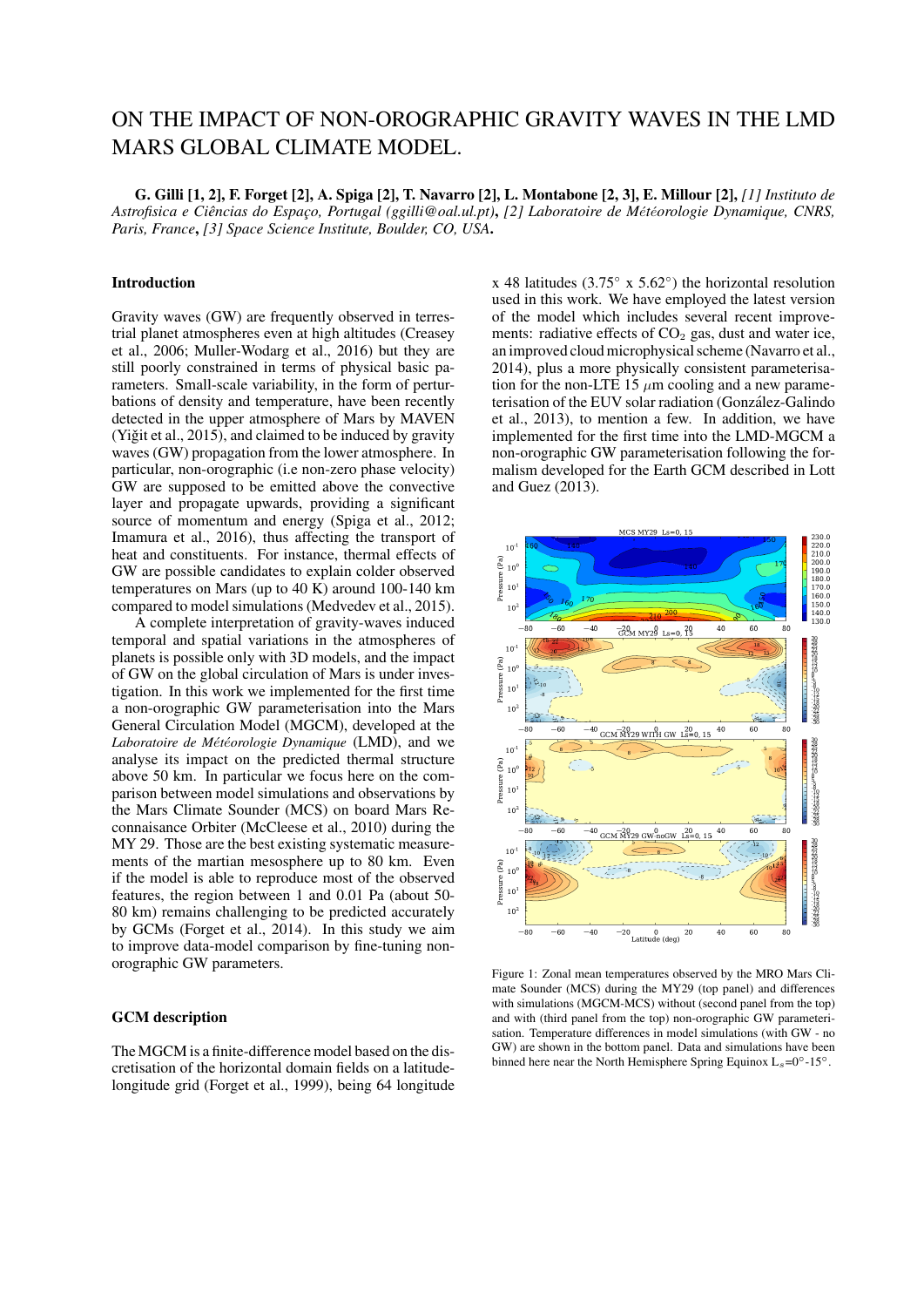#### • Non-orographic GW parameterisation

The scheme used in this work is based on a stochastic approach, where a large ensemble of monochromatic GW is generated at a fixed altitude by emitting a few waves at each time step, and by adding the effect of these waves to that of the waves launched at previous time steps. The source of the gravity waves is chosen uniform, without latitudinal variation, and fixed at roughly 10 km, above the typical convective cells. Following Lott and Guez (2013) the wave characteristics are chosen randomly, with an arbitrarily fixed probability distribution.

#### • *Tuneable parameters*

Since the extent of GW spectrum is not well known on Mars, as a first step, the strategy adopted in this study was to fine-tune waves parameters by comparing MGCM and MCM thermal structure, with the purpose of reducing temperature differences. The baselines parameters were chosen after several tests, and they are listed in Table 1: the absolute phase speed is between 1 and 30 m/s; the maximum value of the EP-flux (representing the vertical momentum of GW) is  $10^{-4}$  kg m<sup>-1</sup> s<sup>-2</sup> at the emitting altitude (around 10 km). The horizontal wave number range was chosen within observational range, between 10 km and 300 km (Creasey et al., 2006). The parameter controlling the breaking (saturation parameter) is of order of 1, and the diffusion parameter is chosen here to be 1 kg m<sup>-1</sup> s<sup>-1</sup> (see Equations (11) and (12) in (Lott and Guez, 2013) for details).

Table 1: Wave characteristics used in the reference simulation. Values in the bracket indicate the extreme of the probability distribution.

| Phase Velocity | Horizontal wavel. | $EP-flux$                         |
|----------------|-------------------|-----------------------------------|
| m/s            | amplitude $[km]$  | $\text{kg m}^{-1} \text{ s}^{-2}$ |
| $[1 - 30]$     | $[10 - 300]$      | $[0 - 10^{-4}]$                   |

#### Impact of non-ororographic GW on the upper atmo-

#### sphere

One of the main goals of this study is to understand the role of non-orographic GW on the global circulation and the thermal structure of the martian upper atmosphere. What is the magnitude of GW-induced drag on the winds?Where do GWs break/saturate and deposit the maximum momentum?What is the impact of the tuneable parameters on the winds? In order to answer those questions, model simulations up to about 200 km will be analysed and a number of sensitivity tests performed. As a starting point, the results presented here correspond

to model simulations extended up to 80 km, with no coupling with thermospheric layers.

# • *Improving MGCM thermal structure*

Simulations with and without non-orographic GW have been contrasted with MCS database. Both MCS and MGCM results have been binned in boxes of 3◦ latitude x 7.5◦ longitude. A full martian year has been simulated, notably the MY29, from the ground up to the pressure level of about 0.05 Pa.



Figure 2: Zonal average temperature differences between dayside (∼ 3pm local time) and nightside (∼ 3am) observed by MCS (top panel); simulated by MGCM without (middle panel) and with (bottom panel) non-orographic GW. As in figure 1 the data are binned in the range  $L_s = 0^\circ - 15^\circ$ .

An example of the impact of the implementation of this non-orographic GW parameterisation in the mesosphere of Mars, using the baseline parameters in Table 1 is given in Figure 1. Zonal mean, day-night average  $(T_{3am} + T_{3pm})/2$  of the temperature seen by MCS is shown together with temperature differences with MGCM. Without nonorographic GWs the difference exceeds 10-15 K, the model being colder at the pole below 1 Pa, and warmer in the region between 1 and 0.1 Pa (about 50-80 km altitudes). With non-orographic GWs (third panel from the top) those differences are clearly reduced. The bottom panel in Figure 1 illustrates the net effect of this GW parameterisation on the zonal mean average temperature,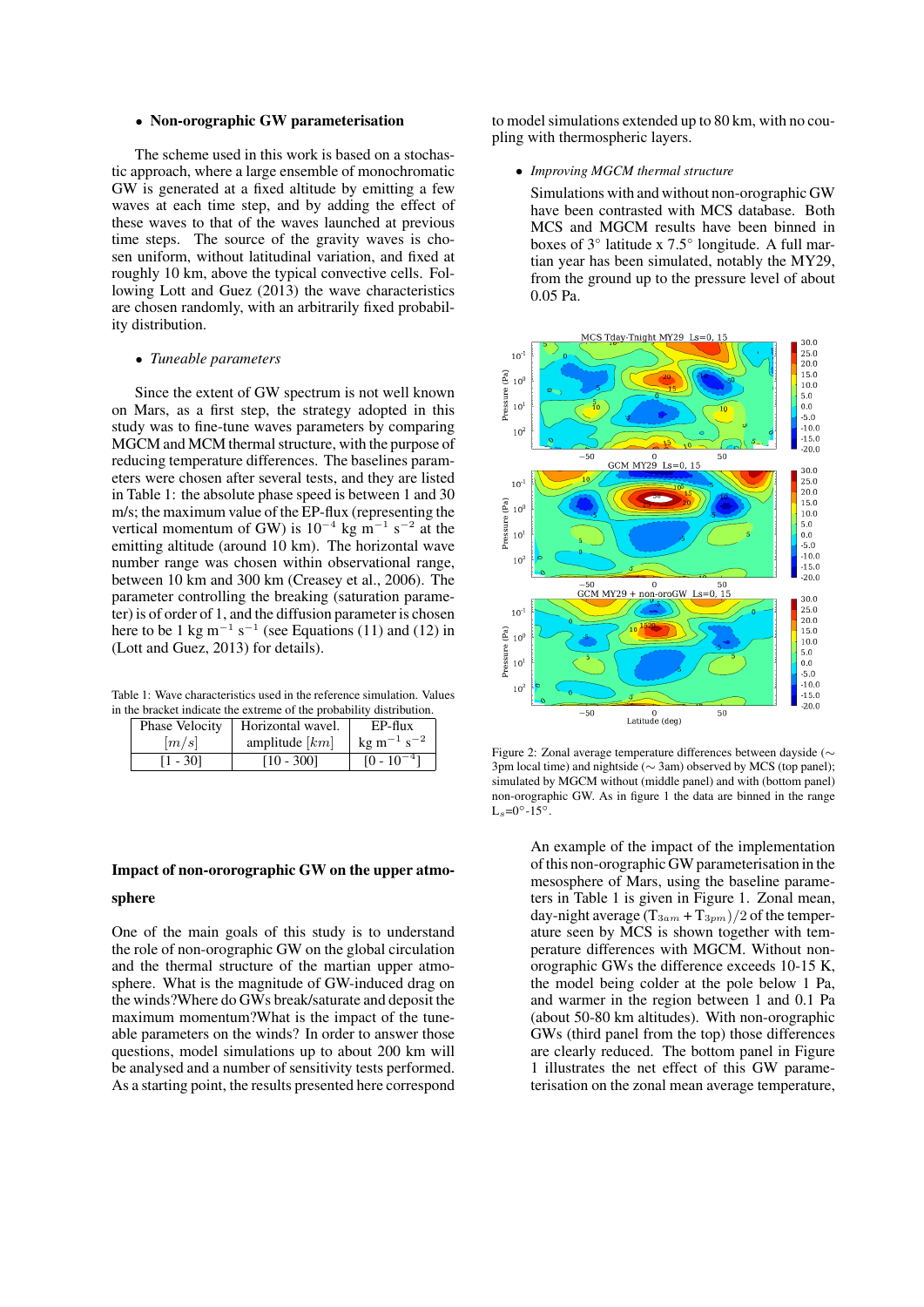near the North Hemisphere Spring Equinox. With non-orographic GW the polar region is found to be warmer below 1 Pa up to 22 K and cooler above, especially around 60 degree latitudes. The temperature in the tropical region (40◦S-40◦N) is also reduced by about 8K around 1 Pa, in better agreement with the data. However, an additional heating is introduced in the layers above in the equatorial region.

Those results indicate that data-model biases may be reduced in most of the cases by opportunely tuning the parameters listed in Table 1. However, seasonal effects also have to be investigated and sensitivity tests will be performed in order to help to interpret those results.

#### • *Improving the characterisation of diurnal tides*

The sun-synchronous tides are wave responses of the atmosphere to the diurnal cycle and they represent an important diagnostic quantity for the analysis of observations of the martian atmosphere (Guzewich et al., 2012). This is illustrated in Figures 2, which shows the averaged temperature difference between dayside and nightside  $(T_{3am})$  $-T_{3pm}/2$  as seen by MCS (top panel) and predicted by the MGCM (middle and bottom panel). The observed quadrupole centred roughly between 30◦S and 30◦N latitudes is a well-known structure which corresponds to the main response of the Hough mode to the diurnal tide, trapped between 22◦S and 22◦N latitudes (Lee et al., 2009).



Figure 3: Same as in Figure 2 but for  $L_s=240^\circ$ -255°

As shown in the Figure 2, the intensity and the amplitude of maximum around the equator is not well described by the MGCM: the difference with model simulations exceeds 15 K (the model being warmer than the data) and the vertical phasing is slightly shifted at higher altitudes compared to MCS results. The implementation of the GW routines clearly improves both the vertical structure of the tides and the amplitude/intensity. Another example of improvement of model-data comparison is given in Figure 3 during a different martian season, near the perihelion.

Figure 4 shows the seasonal evolution of diurnal tides for latitude band 20◦S-20◦N observed by MCS and predicted by the model. The overall improvement of the MGCM simulations when implementing the GW parameterisation is noticeable in the panels, especially above 10 Pa. With the non-orographic GW the maximum day-night difference value is around 20 K, comparable with observed values, as well as its amplitude.

# Conclusion and perspectives

A non-orographic GW parameterisation is implemented for the first time in the LMD-MGCM, that is a 3D model able to simulate self-consistently the martian atmosphere from the ground up to thermosphere. The preliminary results are very promising: they show that the inclusion in the model of a key physical mechanism such as the propagation of GW from the convective region to the upper atmosphere may partially explain data-model biases at mesospheric layers. However, given the uncertainty in the wave basic characteristics, excitation mechanisms and sources of GW, it is difficult to quantify the impact of non-orographic GW drag in the upper atmosphere using a unique set of parameters. In this work we will analyse a number of sensitivity tests to help understanding the role of GW in the dynamics and in the thermal structure of the martian atmosphere.

# Acknowledgements

GG carried out part of the work at LMD in Paris where she was funded by a CNRS contract. This work was partially supported by FCT (ref. UID/FIS/04434/2013) through national funds and by FEDER thorough COM-PETE2020 (ref. POCI-01-0145-FEDER-007672). The authors acknowledge the MCS team for their continuous help and support while using their data.